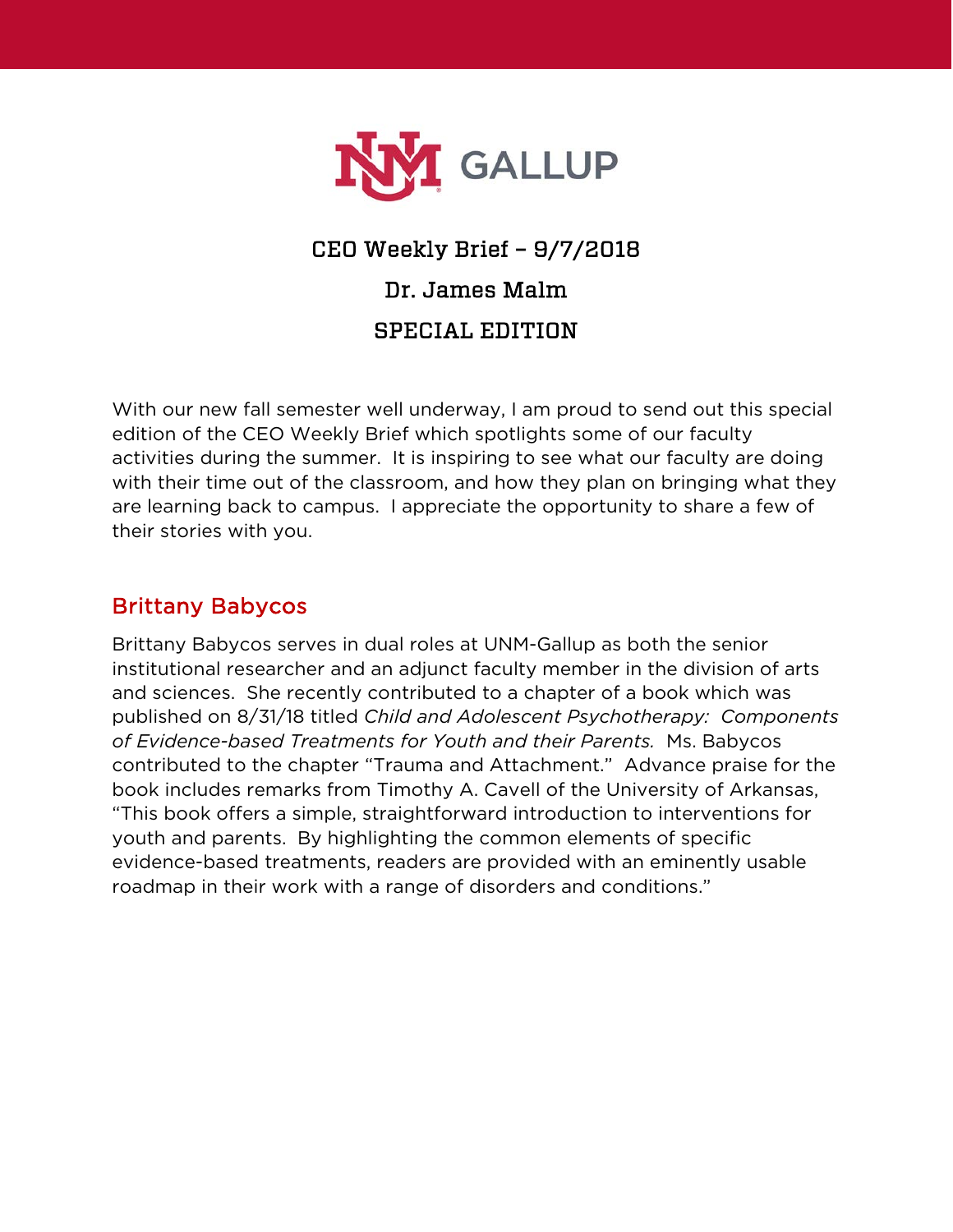

# John Burke

John Burke, assistant professor of math and science, was selected as an Academic Affairs General Education Faculty Fellow for 2018-2019 in Innovation as a primary area of high engagement and Community Engaged Learning and Research as a secondary area of high engagement. This position will afford Dr. Burke the opportunity to work with 25 different fellows across a broad range of academic disciplines as well as in smaller communities of practice in areas of high engagement. In her award letter, Dr. Pamela Cheek, Interim Associate Provost for Curriculum and Assessment notes that the goals of the fellowship are to, "1) bring the services and opportunities that currently sit outside of the curriculum directly into the class experience; 2) link up the phases of the learning experience for students so that general education is connected to the major and even to graduate and professional school."

# Christopher Dyer

Dr. Christopher Dyer is a professor of anthropology in the division of arts and sciences. In July, Dr. Dyer sat as a panelist at the 43rd Natural Hazards Workshop, *Learning Our Lessons: Integrating Disaster Research and Practice*  in Broomfield, Colorado. On July 1, Dr. Dyer performed with the viola section of the World Civic Orchestra (WCO) at Lincoln Center in Manhattan, New York. The WCO consists of over 400 registered members representing 20 countries with over 80 musicians performing on stage at any given annual concert in various cities of the world. Dr. Dyer said, "This was a great honor to participate with the WCO. It is a recognition of a musician's skill and also represents an opportunity to meet and perform with musicians from all over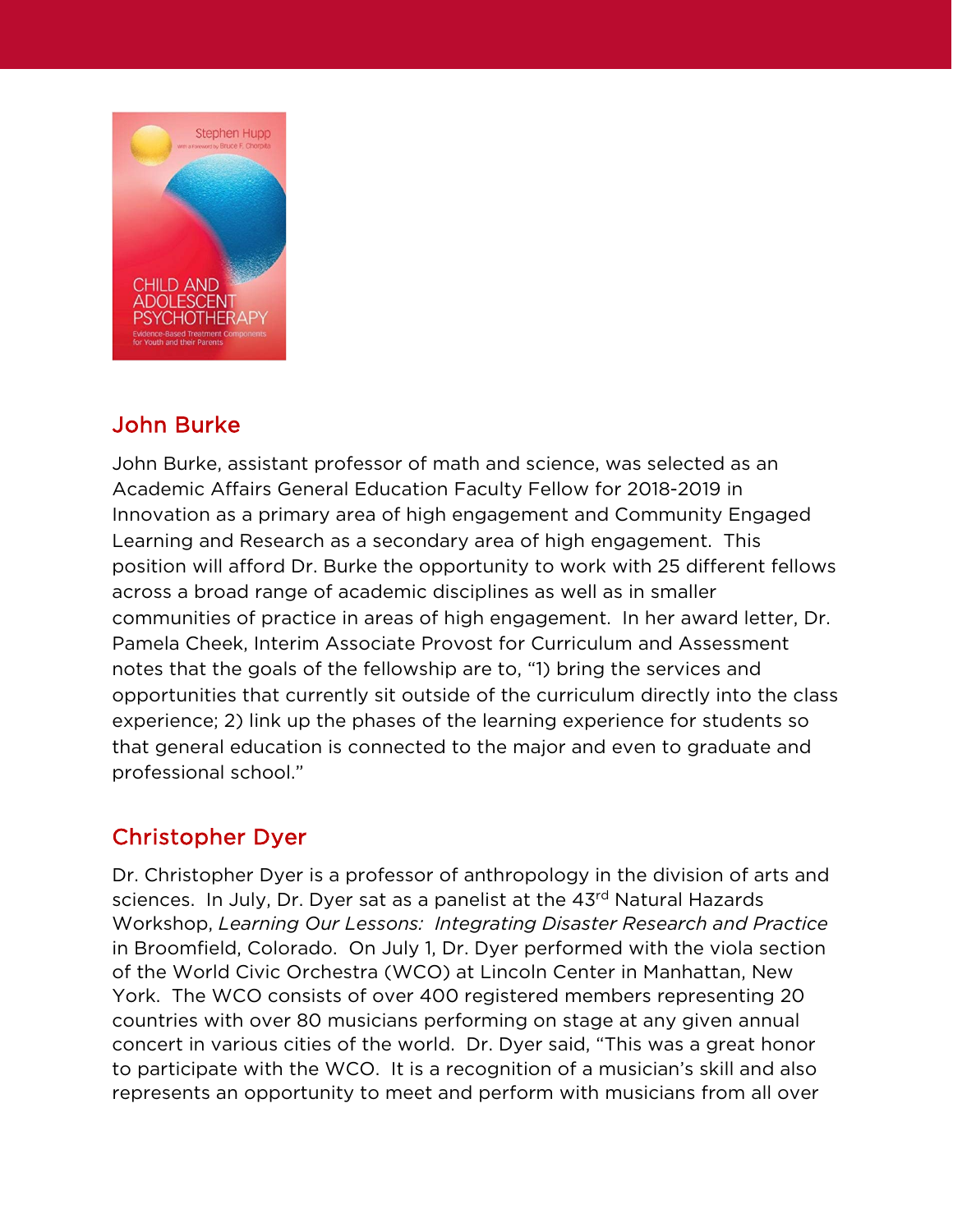the world who are acting members of the WCO." Dr. Dyer plans to perform with the WCO next summer and in the following year (2020) as they travel to Japan to perform with members of the Kyoto Symphony which will be immediately following the summer Olympics in Kyoto. Locally, Dr. Dyer performs with the Red Rock String Ensemble and the White Mountain Symphony Orchestra. "Music is a wonderful release from the daily affairs of life, and can truly be a soul-lifting experience that refreshes the mind and spirit."



*Dr. Christopher Dyer Lincoln Center, Manhattan, New York*

#### Robert Galin

Associate Professor Robert Galin, of the division of arts and sciences, traveled by invitation to England this summer to give a presentation at the Oxford International Round Table from July 18-21. The event brings together international scholars to discuss a number of ideas related to a central theme. For this year's Round Table, the central theme was "Literature, Language and the Arts." Mr. Galin's presentation was *"Literature as Social Activism."* The event of about two dozen scholars was held at Harris Manchester College, one of Oxford's more than thirty member colleges. Oxford University, founded in 1096, does not consist of one specific campus, but is made up of all thirty colleges. Harris Manchester College, founded in 1786, became part of Oxford University in the 1990's.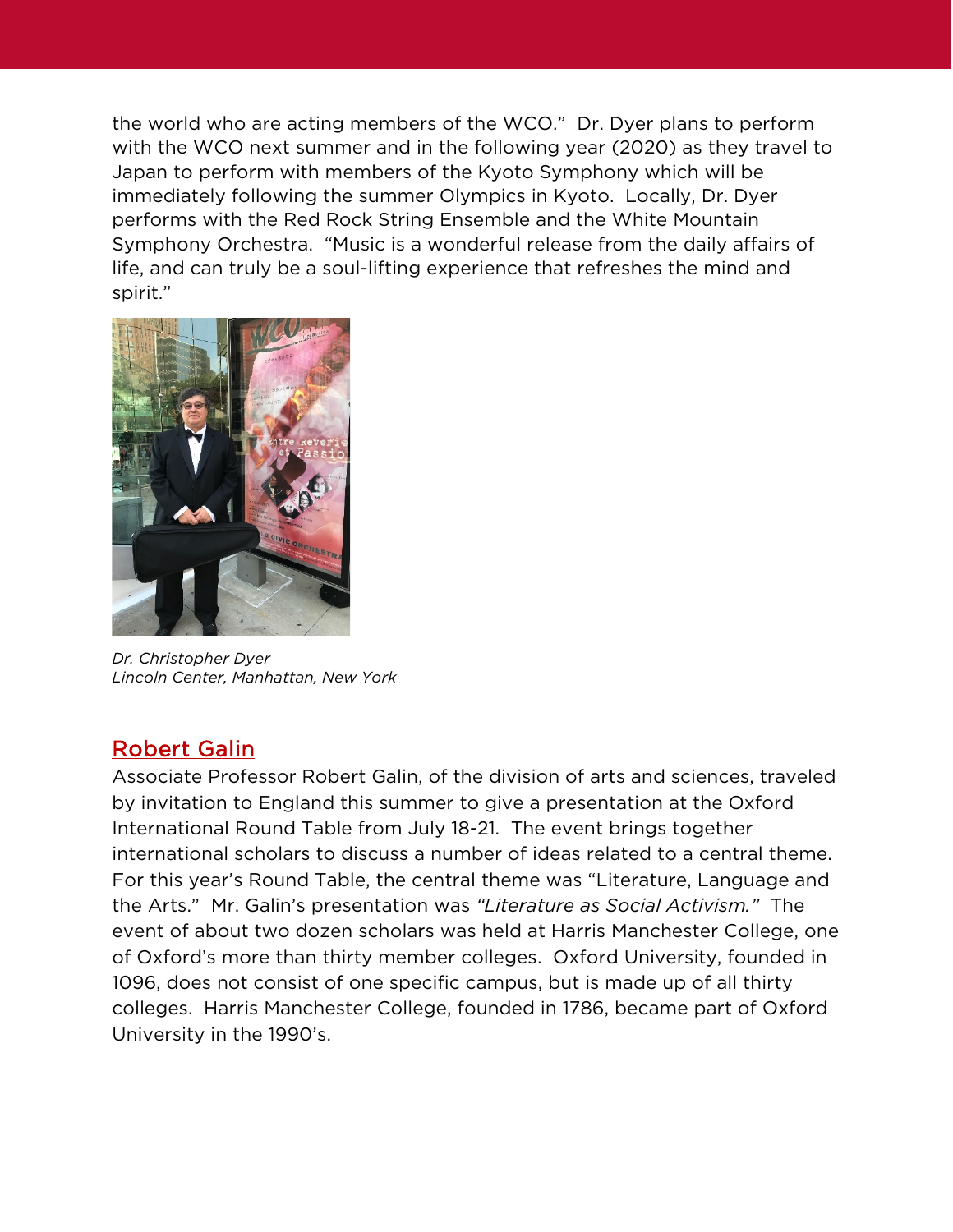

**Oxfurd** To all to whom these presents come,

Geretian :

Know ye that this **Certificate** is to verify and<br>hereby proclaim that:

# Robert Galin

has completed the requisite residence in Oxford as a member of the Oxford Round Table and is entitled to all the rights, privileges and emoluments thereto appertaining.

In Testimony Whereof, the Trustees by virtue of the authority in us invested have this day signed and delivered this Certificate and have thereto set the seal of the Oxford Round Table.

Given at Oxford, England this year of our Lord MMXDHH





*Harris Manchester College, Oxford University*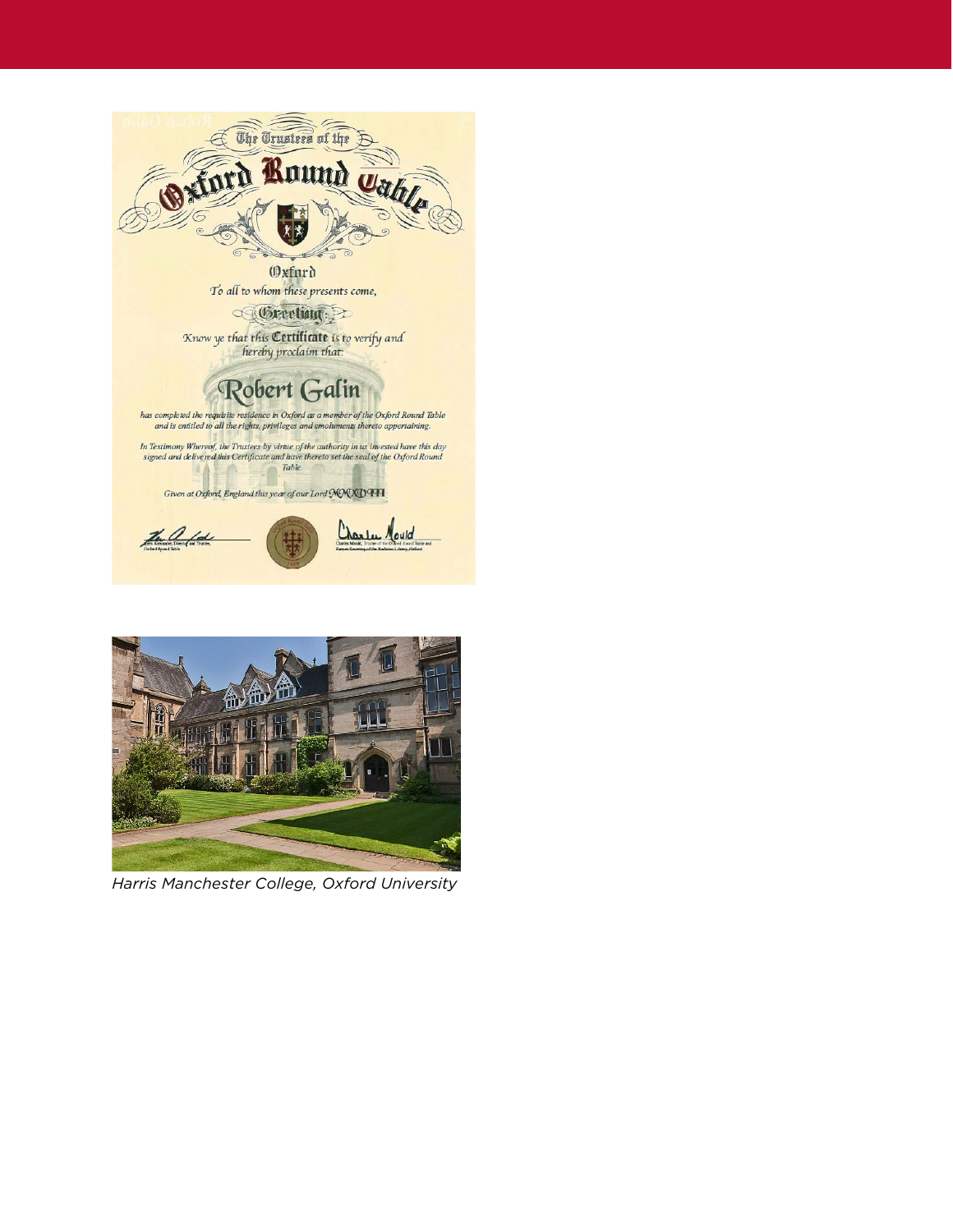# Shirley Heying

Dr. Shirley Heying, assistant professor of anthropology, was selected from a competitive application process to participate in the 6<sup>th</sup> annual **Frontiers of** Children's Rights Summer School at the prestigious Grotius Centre for International Legal Studies at Leiden University in The Netherlands. The training program took place in early July and focused on contemporary children's rights issues from a legal perspective, accompanied by reflections from other academic disciplines, legal systems, local perceptions and realities. The summer school program was developed by Professor Ton Liefaard, UNICEF Chair in Children's Rights at Leiden University, and Professor Julia Sloth-Nielsen, Professor of Children's Rights in the Developing World at Leiden University. Leading academic and professional experts from all over the world working in the field of children's rights, international law and other relevant disciplines provided over 27 hours of interactive lectures and seminars. Excursions in and around Leiden Law School, including to Dutch youth detention centers and international non-governmental organizations, were also included in the training. The program closed with a visit to the International Criminal Court in The Hague. Dr. Heying says of her experience, "I will be incorporating the human rights-based approach, information and lessons learned from this training in my writing process as I prepare a book manuscript focused on my ethnographic research with orphaned child survivors of Guatemala's war and genocide. These child survivors are now adults in their 30s and early-40s who continue to grapple with the long-term consequences of genocide, loss, and trauma, while simultaneously working to further their resilience and strengthen their own families and life experiences."





*City of Leiden, The Netherlands Obseratory in The Netherlands where Dr. Heying attended training*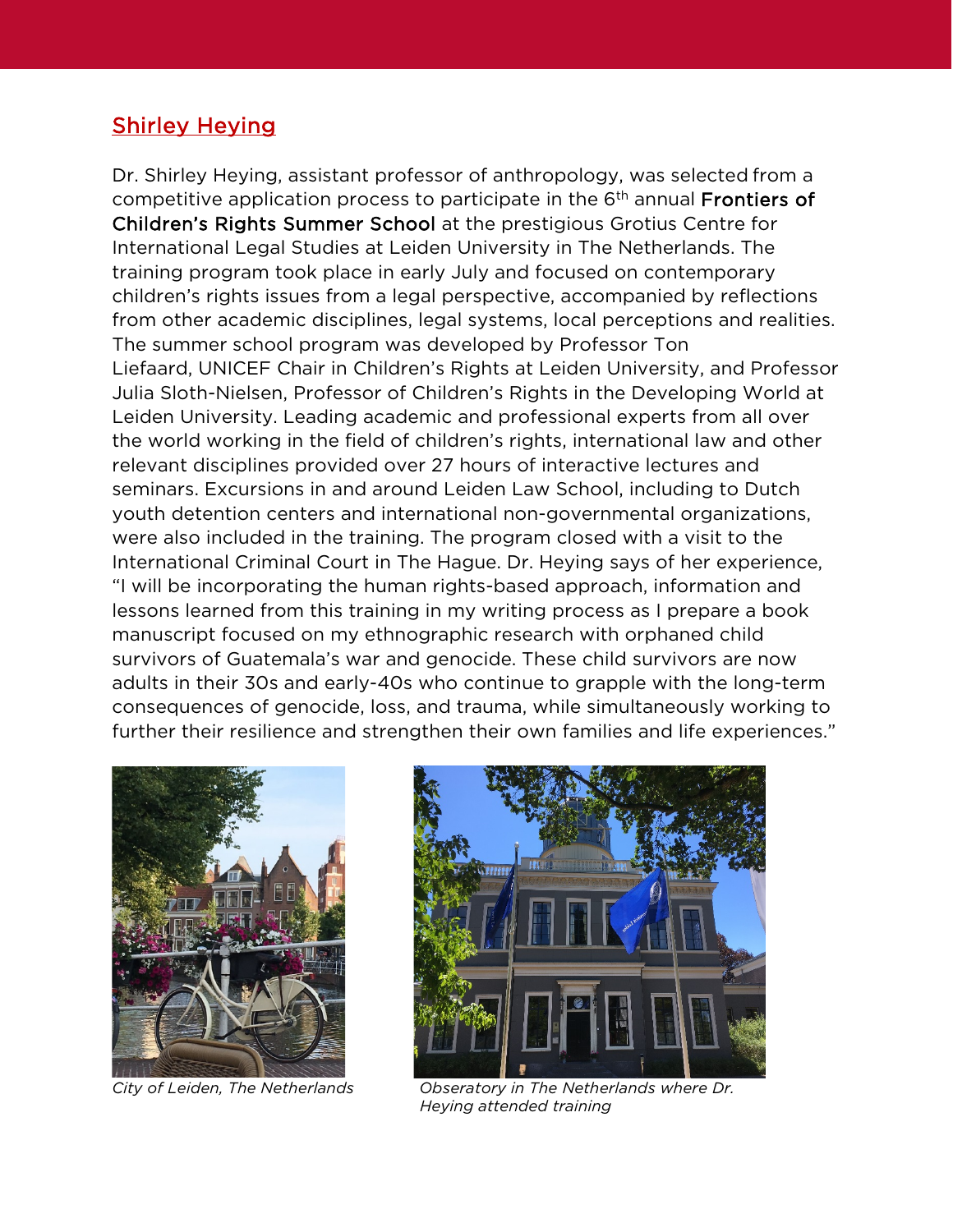### Carmela Lanza

During the summer, Dr. Carmela Lanza, assistant professor of English, received some exciting news. Her poetry manuscript, *I Had Left Even Their Spirits Behind Me,* was shortlisted for Bordighera Press's Lauria/Frasca Poetry Prize. The winner will be announced in October, 2018. In addition, her two poems, *Nino's Mother* and *Saturna Finally Speaks* were published in the 2018 summer issue of *Chantwood Magazine.* For more information on how you can receive a copy of the summer issue please click on the following link: *<https://chantwoodmagazine.com/issues/>*





*Dr. Carmela Lanza*

#### Matthew Mingus

Dr. Matthew Mingus, assistant professor of history, attended the Summer Institute on the Holocaust and Jewish Civilization as a fellow with Northwestern University's [Holocaust Educational Foundation.](http://www.hef.northwestern.edu/summer-institutes/) The intensive two-week course took place from June 25-July 6, 2018. For over 20 years, the Foundation has hosted the annual summer institute for current and prospective university faculty whose teaching and research activities are focused on the Holocaust and Holocaust-related topics. The institute accepts 25 applicants each year and throughout its existence has graduated more than 500 scholars.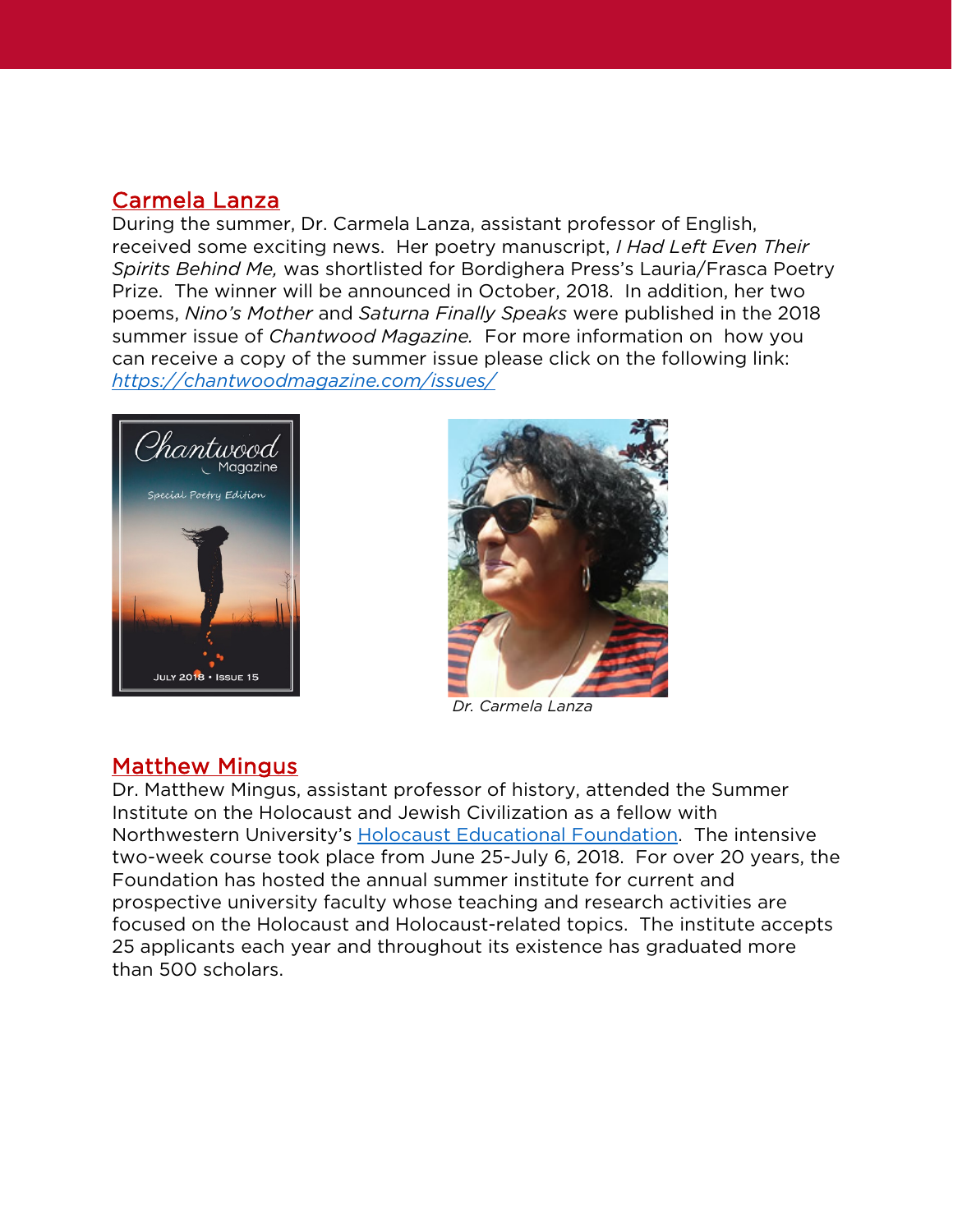

Dr. Matthew Mingus

#### Ann Carter Sander

Ann Carter Sander is a visiting lecturer II in early childhood multicultural education. Over the summer, she attended the SkillsUSA national competition in Louisville, Kentucky to accompany one of her CCTE students, Layla James who attends classes at UNM-Gallup and Thoreau High School. Layla was the New Mexico gold medal winner in the early childhood multicultural education SkillsUSA competition held in Albuquerque in the spring and represented UNM-Gallup at the national competition. As a result of her state and national finalist status, Layla has been nominated for multiple scholarship opportunities, and is now enrolled at UNM-Gallup as a liberal arts student.